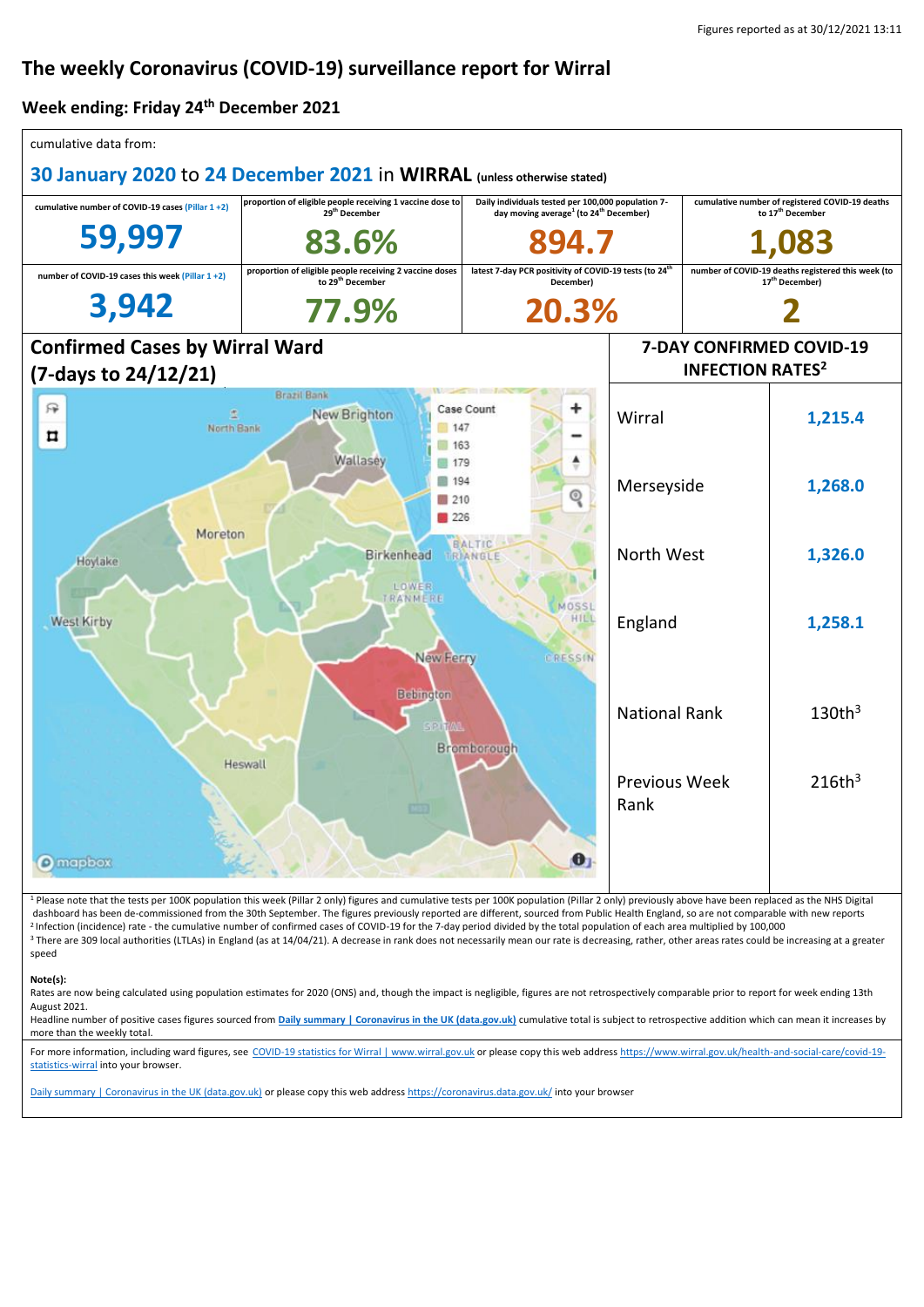## **The weekly Coronavirus (COVID-19) surveillance report for Wirral**

### **Week ending: Friday 24th December 2021**



comparable to reports prior to that week. The figures are still derived using a local live data source and so will therefore not exactly match the number of deaths officially reported by the Office for National Statistics or the PHE Coronavirus Tracker. Further validation of the external data sources with fully coded dates has now led to changes in the numbers reported. Some records do not currently have full age and/or gender details and are therefore not included in the above chart; therefore, figures will not sum to headline totals. Cases are subject to retrospective review and may be reallocated to other Local Authorities.